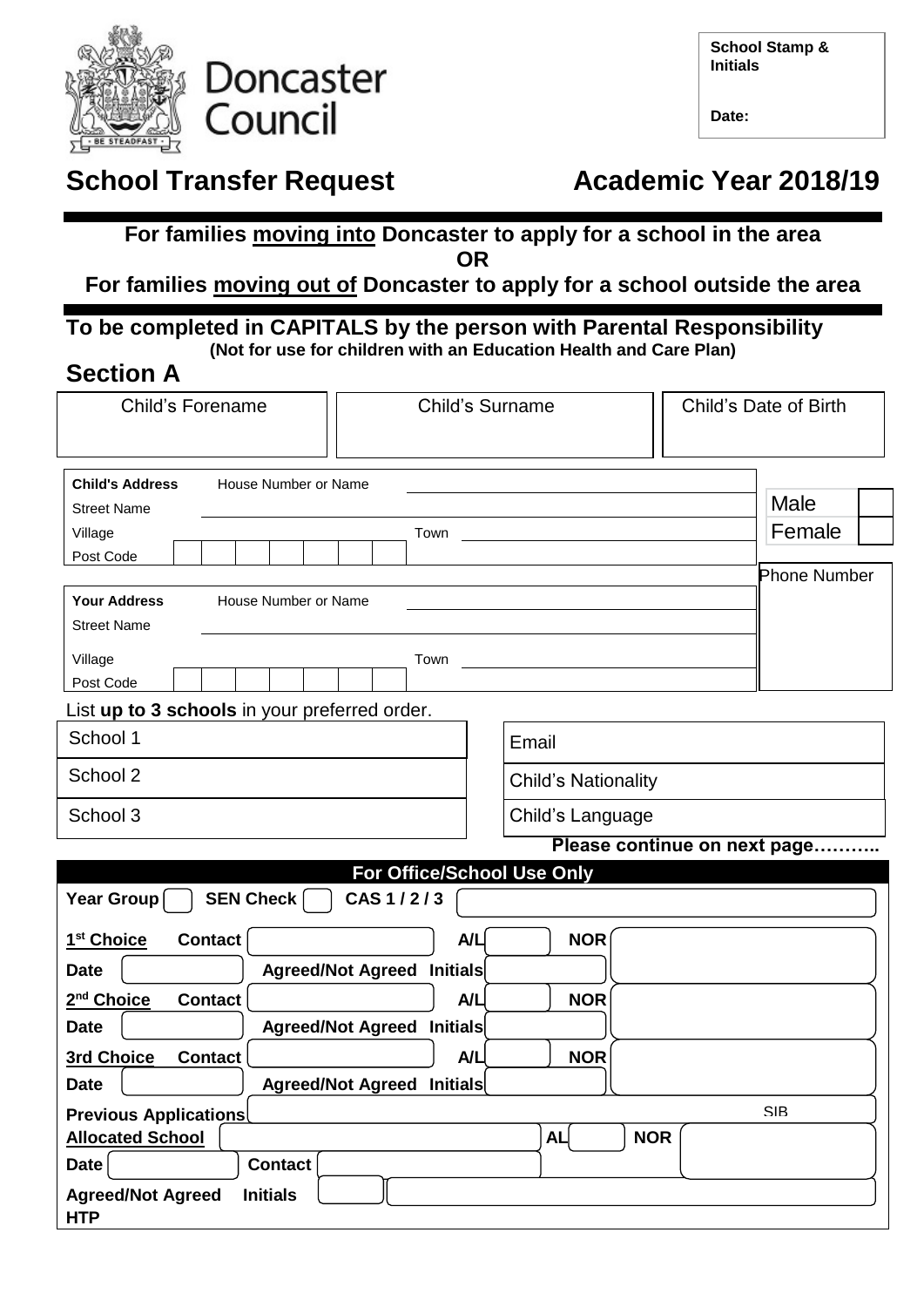# **Section A (Continued)**

#### **Details of brothers or sisters on roll at the requested school.**

| Name | Date of Birth | School |
|------|---------------|--------|
| Name | Date of Birth | School |

## **Your child's previous school(s) in the last 3 years.**

|                                                                                                                                                 | From    |  | To             |
|-------------------------------------------------------------------------------------------------------------------------------------------------|---------|--|----------------|
| <b>School Name</b>                                                                                                                              | (mm/yy) |  | (mm/yy)        |
|                                                                                                                                                 |         |  |                |
|                                                                                                                                                 |         |  |                |
|                                                                                                                                                 |         |  |                |
| When did they last attend school?                                                                                                               |         |  |                |
| From their report, what was their last full year attendance figure?                                                                             |         |  |                |
| Are they currently permanently excluded from school?                                                                                            |         |  | N <sub>o</sub> |
| Are they being taught in a Learning Support Unit or a satellite school?                                                                         |         |  | No.            |
| Have they had any fixed term exclusions in the last 6 months?                                                                                   |         |  | <b>No</b>      |
| Do they have an Individual Education Plan or a Pastoral Support Plan?                                                                           |         |  | N <sub>o</sub> |
| Are they a Looked After Child or were they previously Looked After?<br>(Attach a copy of their Personal Education Plan and supporting evidence) |         |  | No.            |
| Are they a child of a Traveller?                                                                                                                | Yes     |  | No             |
| Gypsy?                                                                                                                                          | Yes     |  | N <sub>o</sub> |
| Roma?                                                                                                                                           | Yes     |  | N <sub>o</sub> |
| Asylum seeker/refugee? (Attach a copy of your Home Office Letter)                                                                               | Yes     |  | No             |
| Are they a young carer?                                                                                                                         |         |  | No.            |
| Are they a child from a forces family? (Please give further information below)                                                                  |         |  | N <sub>o</sub> |
| Do they have any special needs, disabilities or medical conditions?<br>(Attach a copy of any supporting reports.)                               | Yes     |  | No             |

## **Section B**

Why are you requesting a change of school for your child? (Tell us about any problems your child has had at their present school.)

What have you done to work through these problems with the school?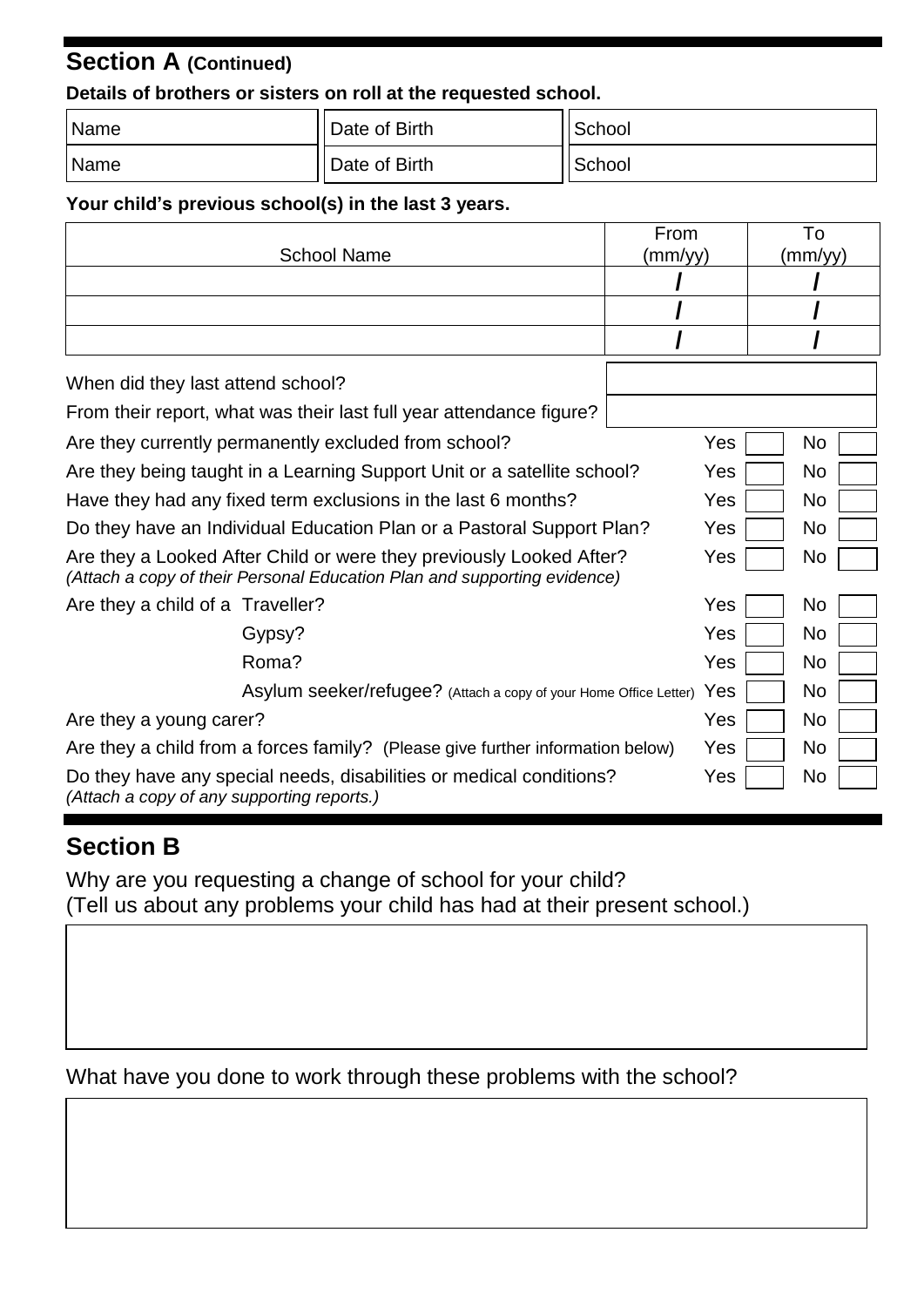**Section C –** Complete if you **are moving house** or **have recently moved.**

New Address

Moving Date **Post Code** 

# **Section D – Everyone to Complete this Declaration**

I certify that the information on the form is correct. I confirm that all other persons with parental responsibility have been contacted and have agreed to the transfer request. I also confirm that to my knowledge, there are no applications before the courts by a parent, someone claiming to be a parent etc., disputing the child's residence or which school they should attend. I will notify the School Admissions Team immediately in writing should there be a change in

circumstances i.e. a change of address, before my child starts school.

| <b>Signature of Parent/Carer</b> |                     | <b>Date</b>               |  |
|----------------------------------|---------------------|---------------------------|--|
| Mr/Mrs/Miss/Ms                   | Name (Please print) |                           |  |
| <b>Relationship to Child:</b>    |                     | (Please read note below). |  |

If you are caring for someone else's child for more than 28 days and are not an immediate family member (e.g. family friend, neighbour, great aunt/uncle, great grandparents) you may be private fostering and **you must** contact Doncaster Children's Services Trust on 01302 737033. More information is available at www.doncasterchildrenstrust.co.uk/private-fostering

**Applying for a church school? Fill in and attach the additional information form.** 

## **What to do next**

**Return this form to:-** School Admissions Team, Doncaster Council, Civic Building, Waterdale, Doncaster, DN1 3BU.

Unless the request is to be considered as part of our Fair Access Protocol applications received during term time by **Friday at 5pm**, are normally sent a decision within 2 school weeks on a Friday.

Due to the volume of applications and data protection, no decisions will be given over the phone.

**When could they start?** Normally they are admitted at the start of the **next new term** and your child must continue at their present school until they start at their new school.

#### **Guidance**

- Eligibility for admission will be considered using the schools admission policy.
- Ensure that the school is informed of anyone with parental responsibility relating to the child and about any Court Orders in operation.
- If this is a further application, and this is successful, any previous places offered will automatically be withdrawn.
- A place may be withdrawn if the admission authority is satisfied that the offer was obtained through a fraudulent or intentionally misleading application.

**Use of Your Data:** The Council collects and uses the information you provide on this form in order to provide your child with a school place. This is necessary to carry out our statutory functions in accordance with the School Admissions and Appeals Codes and School Standard and Framework Act 1998, therefore, if you do not provide this information we will be unable to provide this service. For a list of the organisations we will share your information with, please see our privacy notice at www.doncaster.gov.uk/services/the-council-democracy/privacy If you have any queries regarding the processing of your information you may contact the Council's Data Protection Officer [information.governance@doncaster.gov.uk](mailto:information.governance@doncaster.gov.uk)